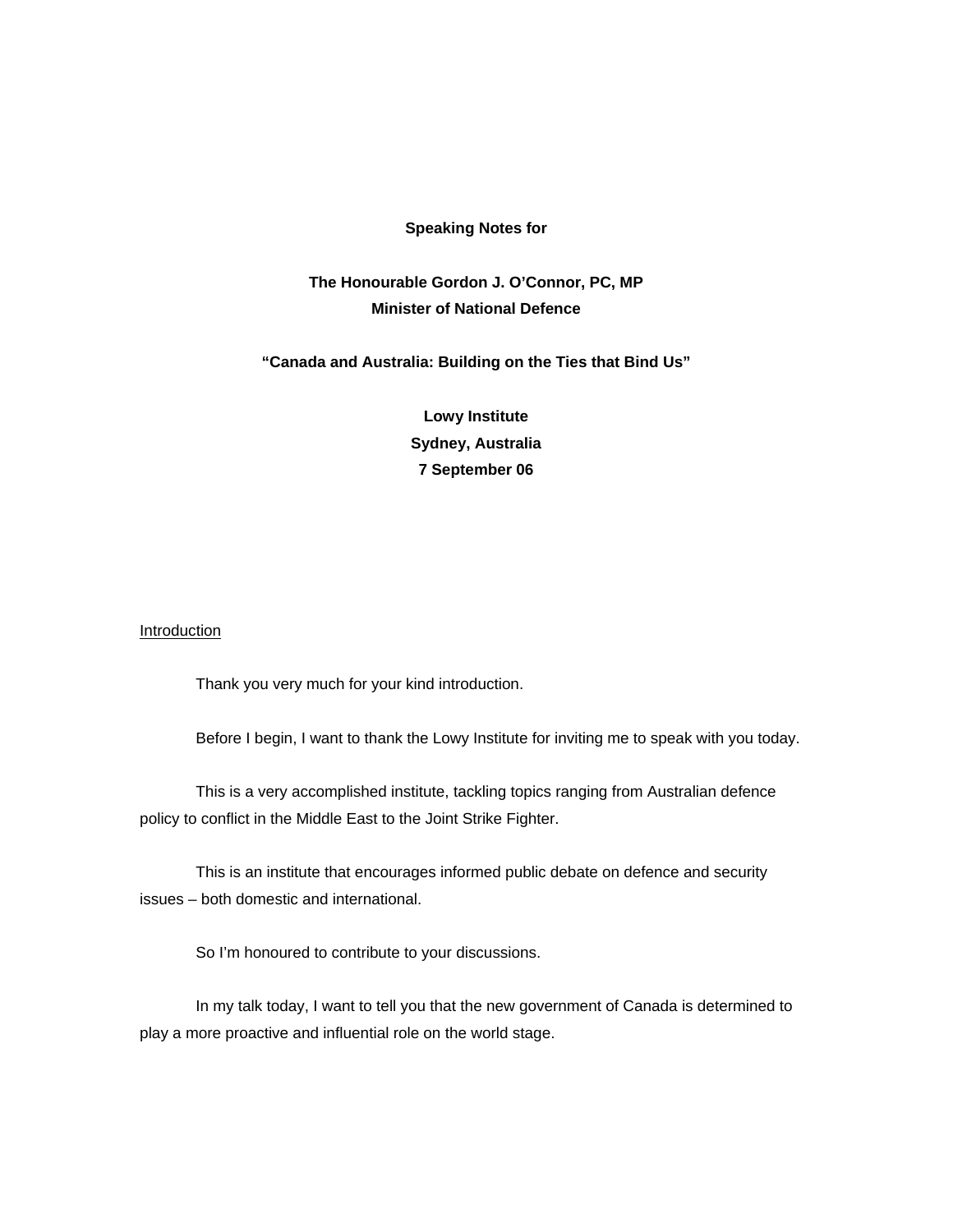But I also want to introduce you to Canada's new defence strategy and try to highlight the ties that bind our two great nations.

As Canada's Minister of National Defence, I'm here to promote a strong and productive future for our bilateral defence relationship.

#### Canada First

Let me begin with the events of last January, when Canadians voted for a new government, and a new vision for Canada.

Since taking office in February, we've been delivering on a number of key domestic priorities.

But we've also committed to strengthening Canada's independent capacity to defend our national sovereignty and security, and to increasing Canada's leadership and influence in world affairs.

To help achieve those goals, we've adopted a new defence strategy.

It's called "Canada First," and it emphasizes that Canada is our number one priority.

It means strengthening Canada's Arctic presence, to assert our sovereignty over that huge part of our country and to better serve the people of our northern communities.

It means ensuring effective surveillance capabilities to cover all of our territory and its approaches.

And, it means ensuring that our Canadian Forces are ready to assist civilian authorities in the case of major emergencies.

Canada First also means focusing attention south of our border.

Our location in North America – as a neighbour to the United States – is a fact of Canadian life.

Almost \$2 billion worth of goods and services crosses the Canada-US border daily, and 200 million border crossings take place every year.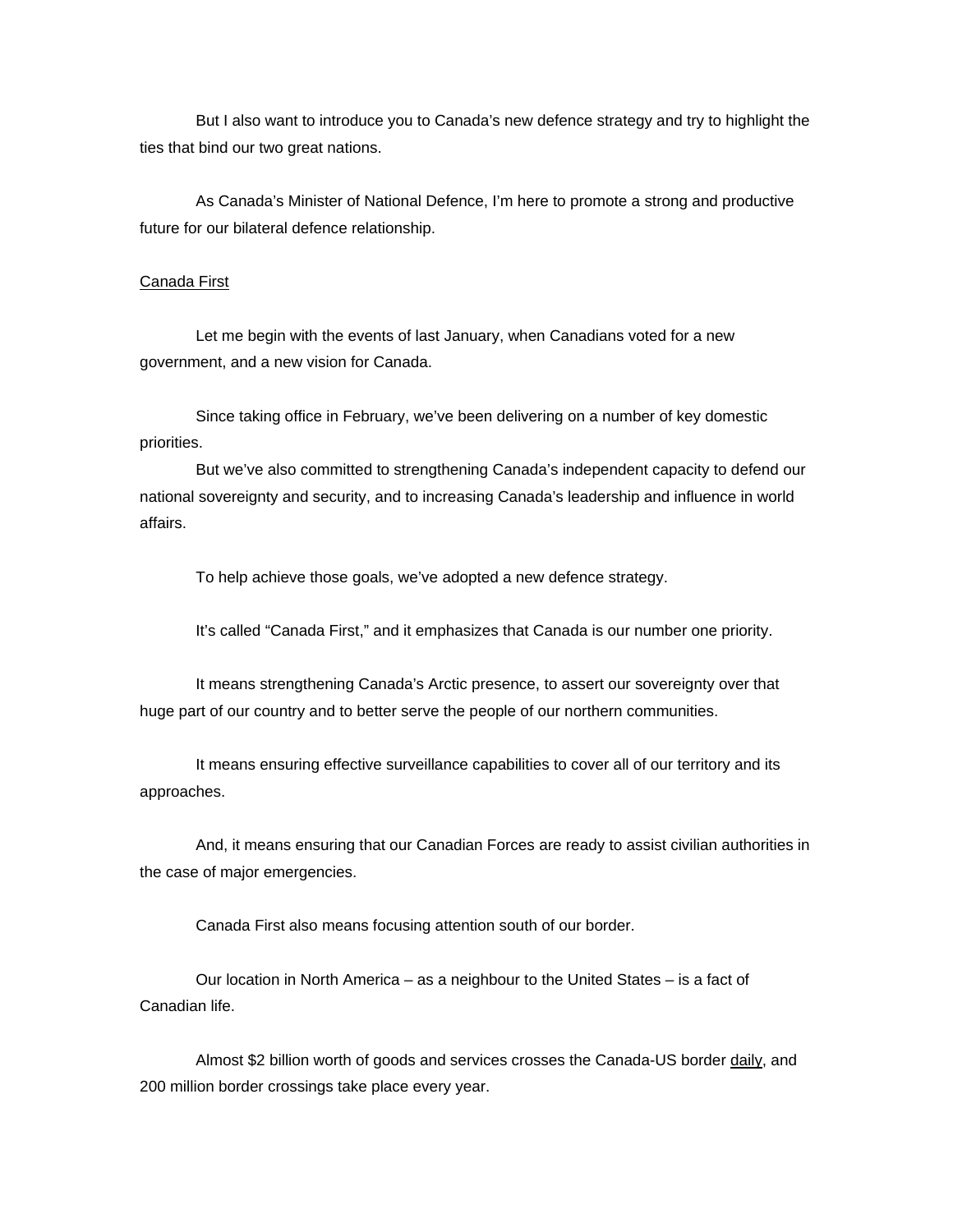Canadian and American security are inseparable, and together we share a responsibility to secure our continent.

Now, I don't want you to have the impression that this "Canada First" strategy means that we're only focusing inward. We know we must also be outward looking.

Or, to use a sporting analogy, we need to have both a "home game" and an "away game."

To protect Canadians from threats before they reach us at home, the "away game" must reinforce reliable partnerships with our allies and contribute to global stability.

But, as you know, a good defence strategy - by itself - is really only a good intention.

 I'm proud to say that Canada's new government has gone beyond good intentions to action in less than seven months in office.

We're significantly increasing our defence budget over the next five years.

 We're in the early stages of hiring an additional 13,000 members for our Regular Force and another 10,000 Reservists.

 We've announced plans to buy 2,300 medium-sized logistics trucks, 16 medium- to heavy-lift helicopters, three Joint Support Ships, 17 tactical airlift aircraft, and four strategic airlift aircraft.

 These extra forces and new equipment will better serve Canada both at home and abroad – just as the strategy calls for.

 Moreover, we've renewed and enhanced the North American Aerospace Defence Agreement – or NORAD agreement – with the United States, to better protect our own territory. And we announced in June that we'd be extending our mission in Afghanistan by another two years, to February 2009.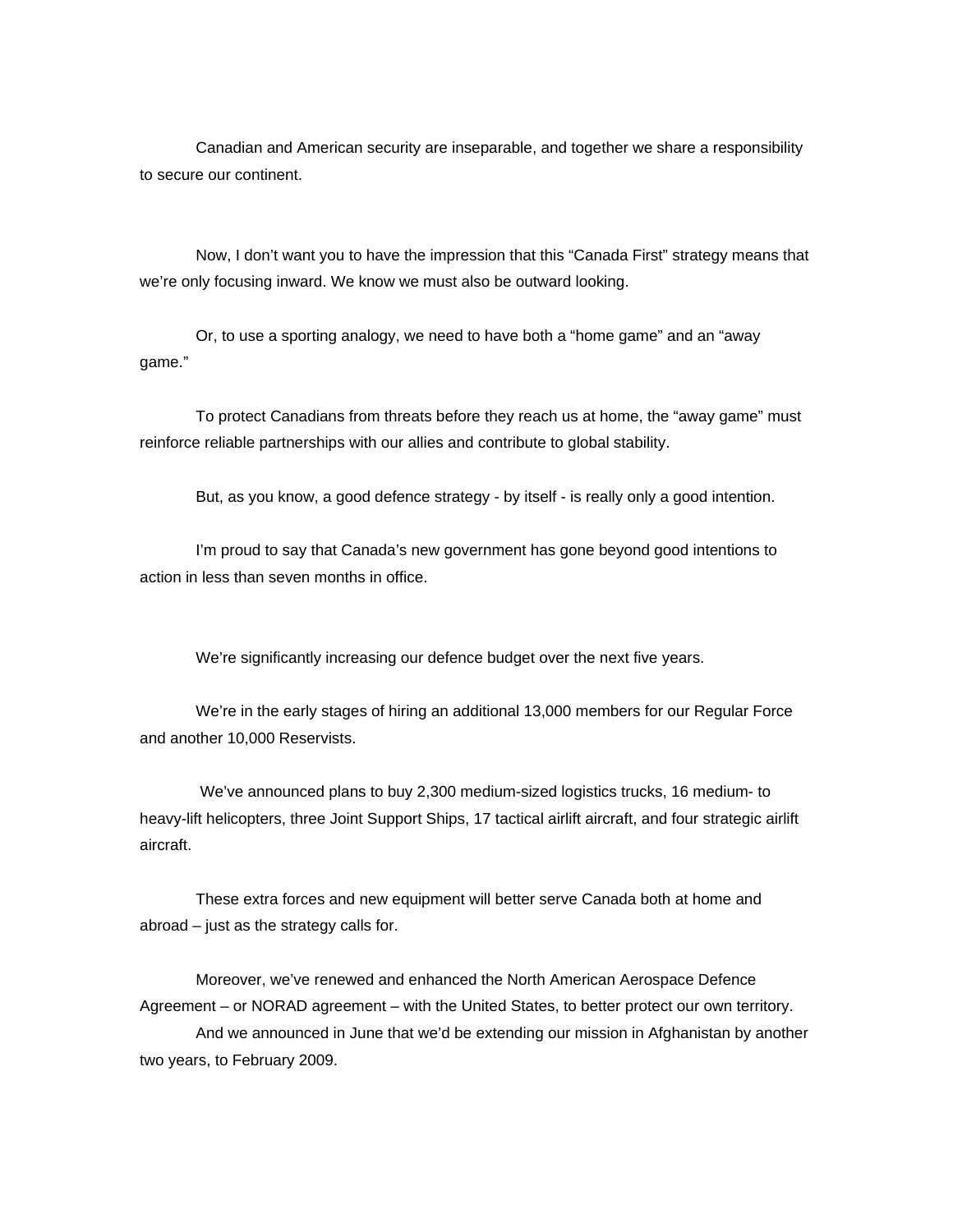Today, we have over 2,200 troops in Afghanistan.

As we speak, Canadian forces are leading some 6,000 coalition troops in the Multinational Brigade for Regional Command South, which has just successfully transitioned to NATO control.

There's a Canadian battle group helping the Afghan National Security Forces improve security in Kandahar province.

 We have a Strategic Advisory Team in Kabul giving advice to President Karzai's government.

 And we have Canadian Forces personnel working at the Kabul Military Training Centre, the coalition hospital at Kandahar airfield, and in ISAF headquarters.

 But the Afghanistan mission is not a military mission alone. It requires a "whole of government" approach.

 So we have a Provincial Reconstruction Team stationed in Kandahar City, comprised not only of Canadian Forces members, but also of specialists from the Canadian International Development Agency, the Department of Foreign Affairs and the Royal Canadian Mounted Police.

 In addition, Canada's diplomatic service has established an embassy in Kabul. And by 2010-2011, the Canadian International Development Agency will have directed almost \$1 billion to the country's reconstruction and development, making Afghanistan our largest recipient of bilateral aid.

 Overall, we're playing a leading role in Afghanistan, and – make no mistake – we're committed to seeing this mission through. Both for the sake of the Afghans, and for the security of Canadians.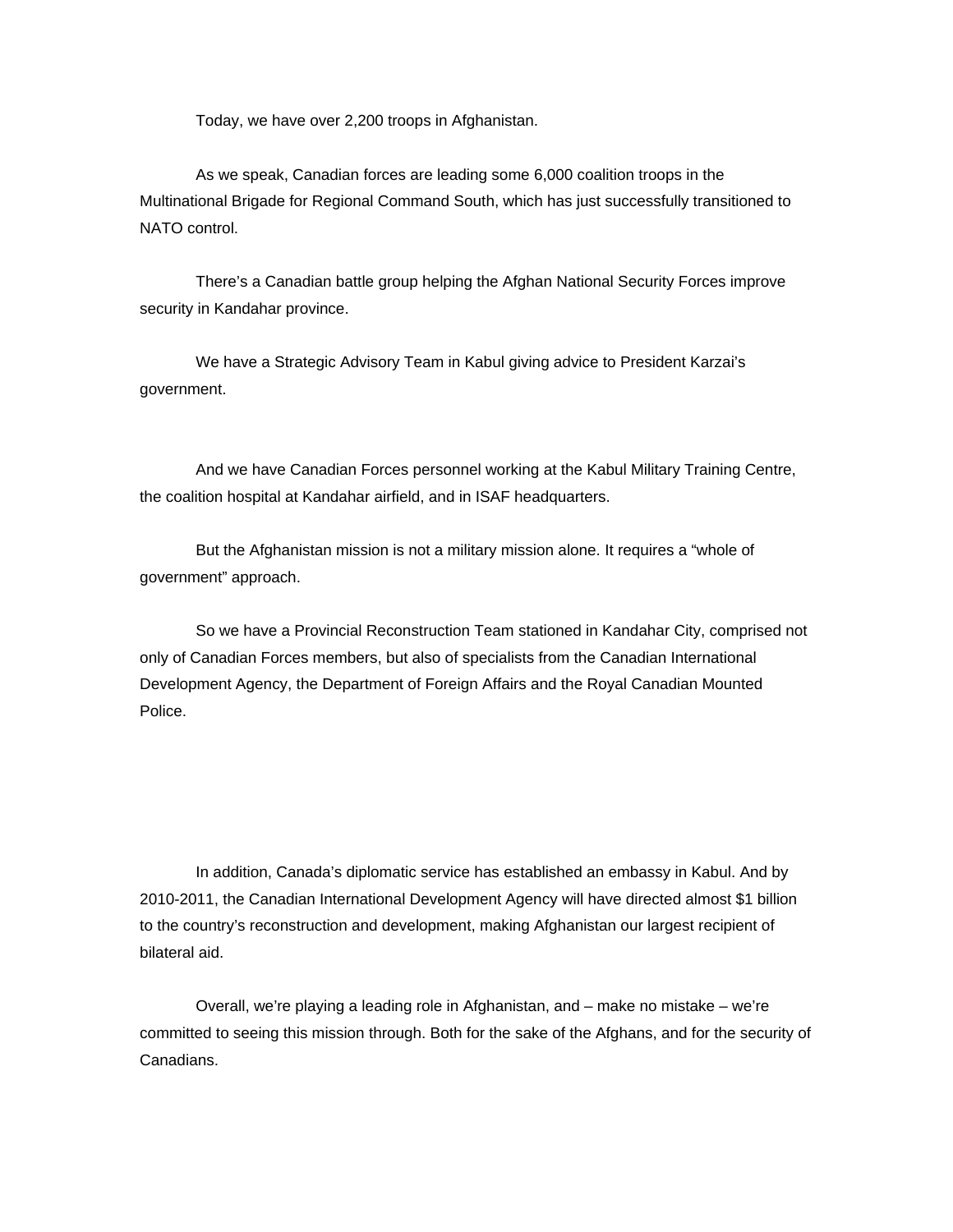By being in Afghanistan, we're protecting Canadians from the threat of terrorism.

I can tell you that the new defence strategy, the procurement projects, the NORAD renewal, and the mission in Afghanistan will not be the total sum of this government's defence achievements.

 In the coming months, my Department will be presenting our new Defence Capabilities Plan to Cabinet for approval.

 This plan - similar to the one recently approved by the Australian government - will outline the Canadian Forces' investments for the next 10 to 15 years.

 We're committed to building a stronger future for Canada's military, and we're committed to making Canada a more reliable and capable international partner.

#### Common Interests

More specifically, we'd like to enhance our partnership with Australia.

Although it may be an overused term, it's true that we're "like-minded nations."

 Canada and Australia are both members of the Commonwealth, and we share a heritage of freedom, democracy, and respect for human rights and the rule of law.

We're both export-oriented countries that seek a fair, open and non-discriminatory world trading system.

We're both faced with the challenge of ensuring sovereignty over a large land mass and territorial sea given a relatively small population base.

In many ways, we're both geographically isolated countries that have been coming to terms with the realities of globalization.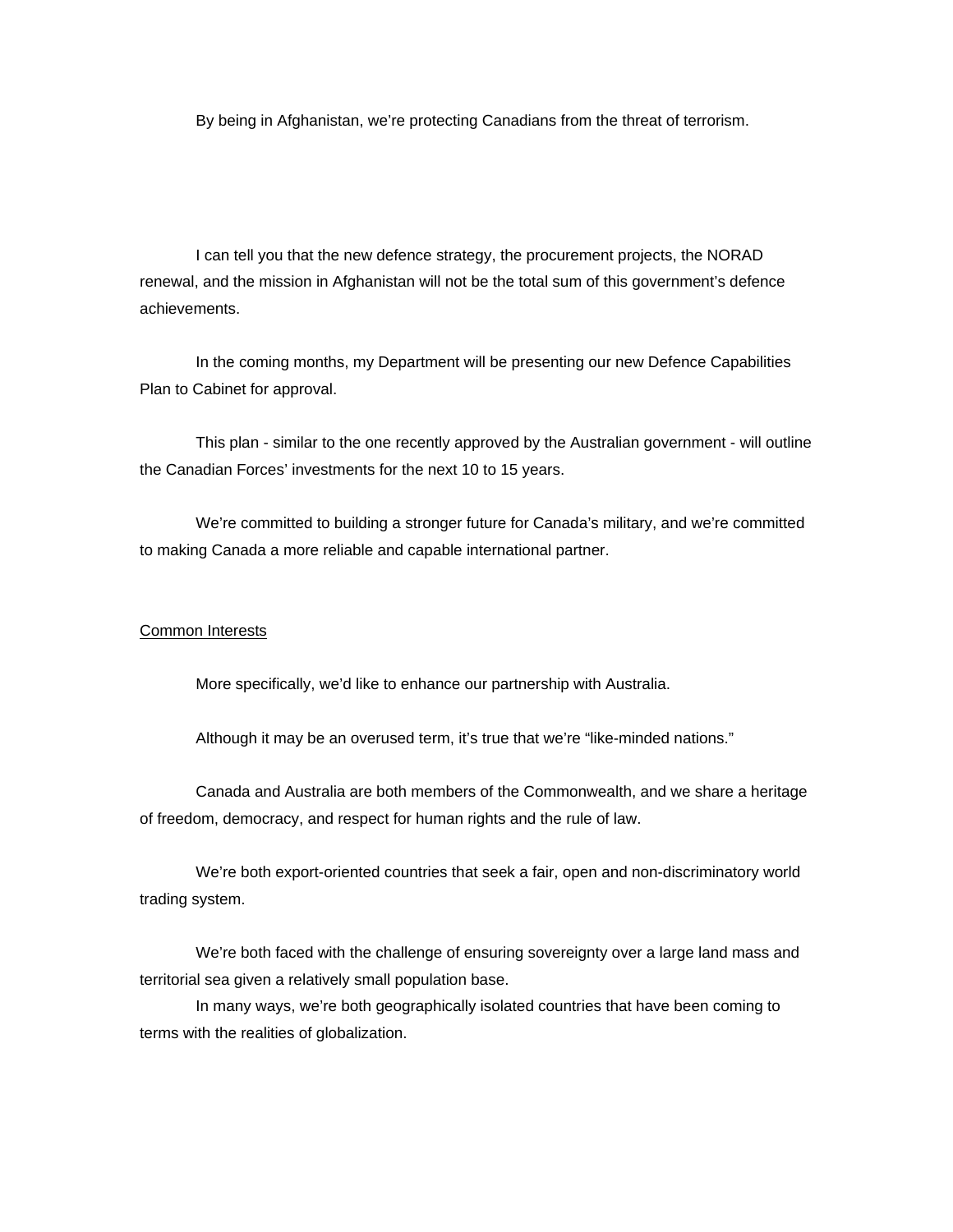And, despite being in opposite hemispheres and on opposite sides of the equator, our two countries border the same ocean.

Canada identifies itself as a Pacific Rim democracy too.

While it's true that we traditionally focused our attention eastward, towards Europe and our NATO allies, our attention has been turning westward in recent years, to the Pacific arena.

Vancouver – on Canada's west coast – is our largest port, and 52% of Canada's immigrants today come from the Asia-Pacific region.

We also recognize that your part of the world bears increasing strategic significance.

It's a region characterized by:

Huge populations;

Expanding economic activity with world-wide reach;

Growing energy demands;

Disputed territories;

And tensions surrounding North Korea.

Today we live in an era when distance is less and less relevant.

The security threats we face transcend borders and oceans like never before. Not surprisingly, both of our governments have identified global terrorism, weapons of mass destruction and failed and failing states as our primary security concerns.

These threats are global in nature and they can reach us in Canada and Australia equally.

Canadians and Australians were both left to grieve the loss of loved ones after the attacks in New York on September 11<sup>th</sup>, 2001.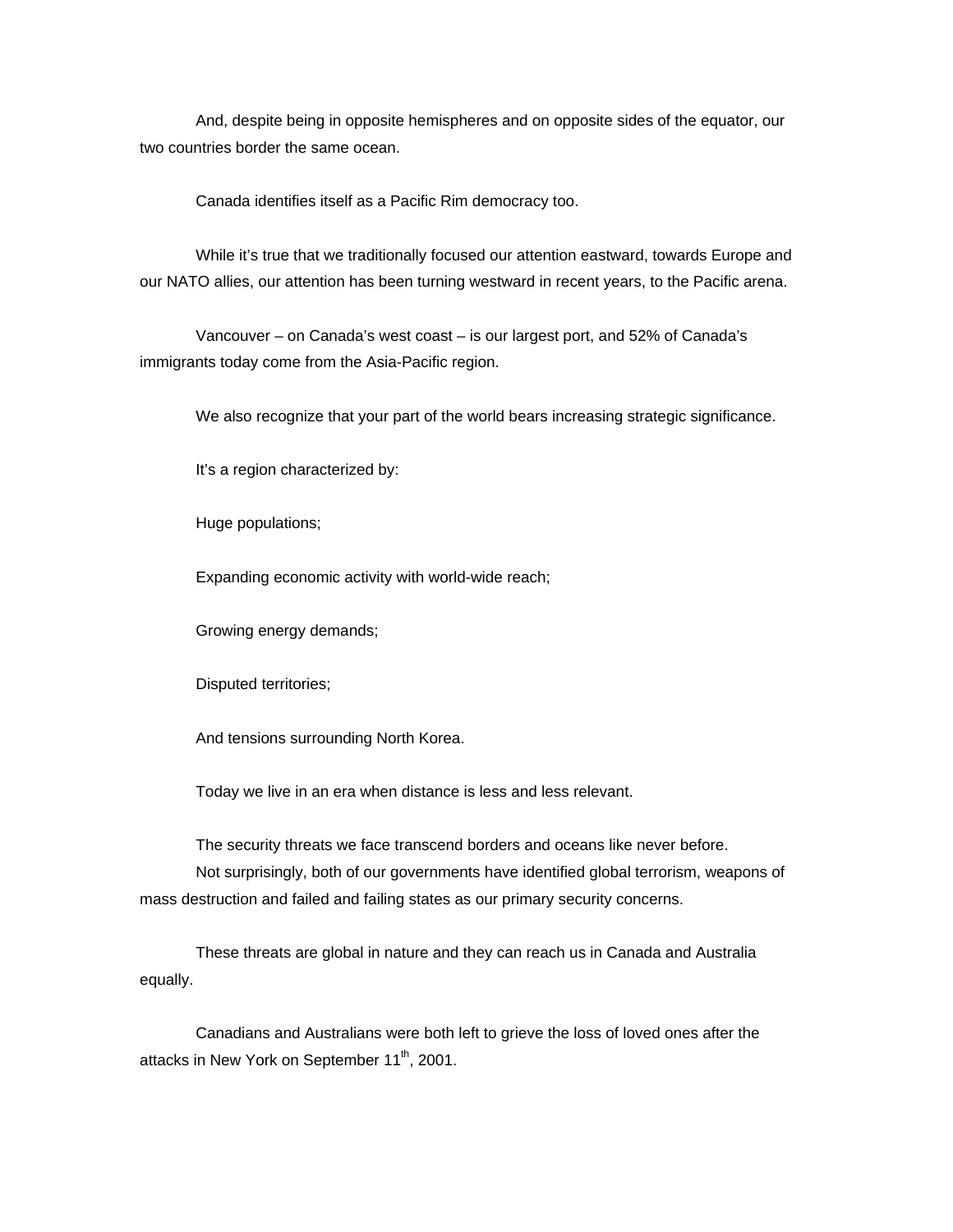Australia was harshly reminded of the global terrorist threat just over a year later in the nightclub bombing in Bali.

Since the attacks of 2001, Australia has stood at the forefront of the international campaign against terrorism.

And I can tell you that Canadians are proud to stand shoulder to shoulder with Australians in Afghanistan today.

Canadian and Australian forces are working together in the Multinational Headquarters for Regional Command South, and your Reconstruction Task Force will be operating in the southern region under the headquarter's command, so Canadians are familiar with the good work that your men and women are doing.

And we'd like to look at ways to get more directly involved with the Australians.

For example, by formalizing Australia's contributions to the coalition hospital in Kandahar.

Or by bringing Australians into the Strategic Advisory Team that's advising the central government in Kabul.

## Canada-Australia Defence Partnership

Terrorist attacks – among other events – have raised awareness of the ties that bind Canada and Australia, and of the benefits we can reap if we pursue deeper collaboration.

Cooperation has a long history between our two countries, dating back to the South African War. That history continued in the First and Second World Wars, in Korea, the Gulf, East Timor, and now in Afghanistan.

But this should not be a backward-looking partnership – simply extending cooperative initiatives that began many years ago.

We must drive this relationship forward.

We must make it relevant to the issues we face today and prepare it for the issues we expect to face tomorrow.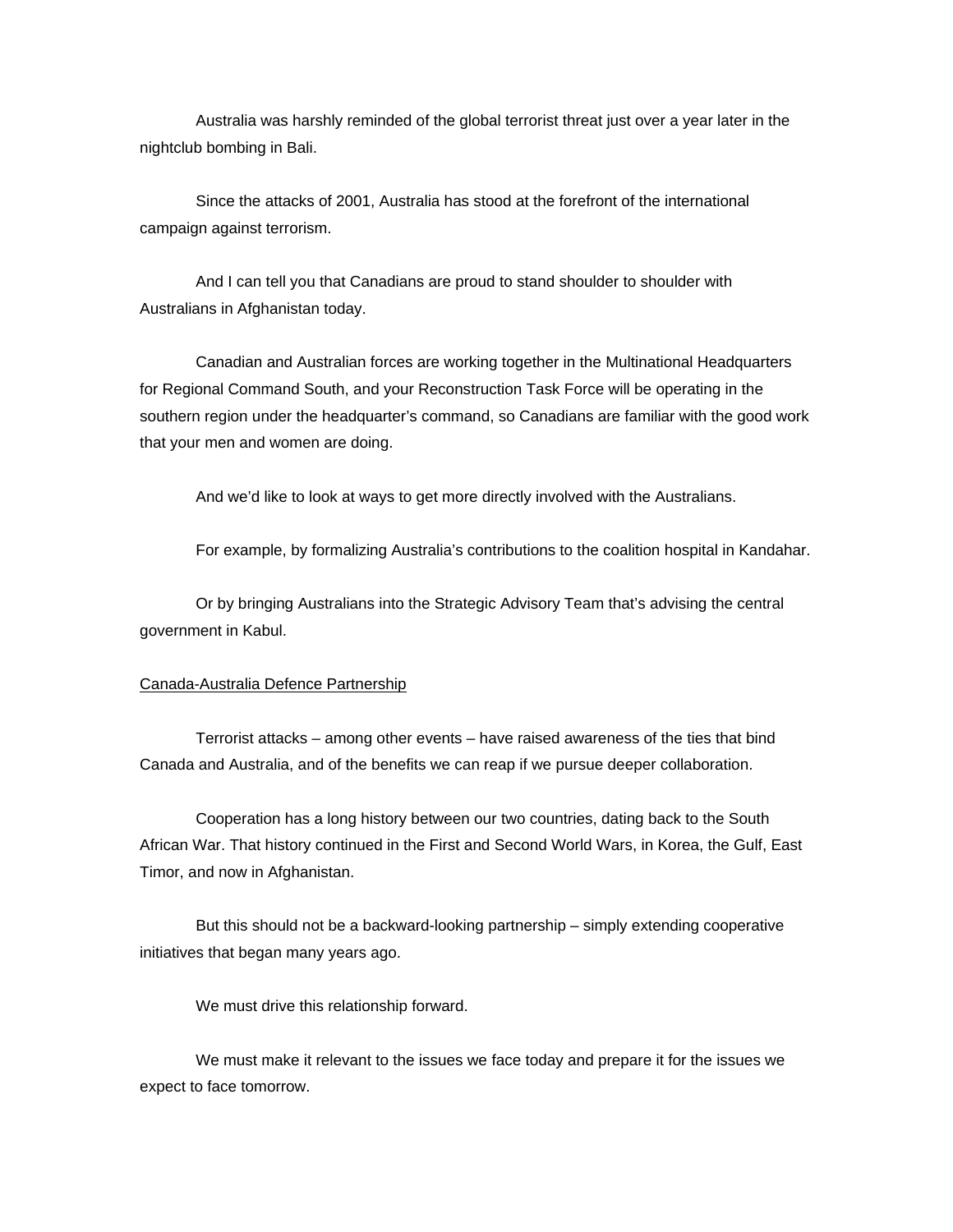We must take advantage of the opportunity that our common ties present us.

As it stands, Canada has more regular, extensive defence contacts with Australia than with any other nation in the Asia-Pacific region.

 This year, for the first time, we'll be holding military staff talks, which I hope will become a regular occurrence.

 In addition, our Chief of the Defence Staff and your Chief of the Defence Force plan to meet in the coming months.

 Our senior officials in defence materiel met just this past July and will meet twice more before the year's end.

Canada's Deputy Minister will also be attending one of those meetings.

 In addition, Australia has recently established a Liaison Officer at NATO Headquarters – an alliance in which Canada has been a dedicated member since its founding.

So, while we have a long history of cooperation at the operational level, we're now moving to cement the partnership at the strategic level.

### **Conclusion**

Only four months ago, I sat in our House of Commons listening to Prime Minister Howard address the Canadian Parliament.

On that day, he said, "[Canada and Australia] have much in common, but not as much to do with each other as we should."

He then went on to say "that the challenges of the  $21<sup>st</sup>$  century are really going to change that."